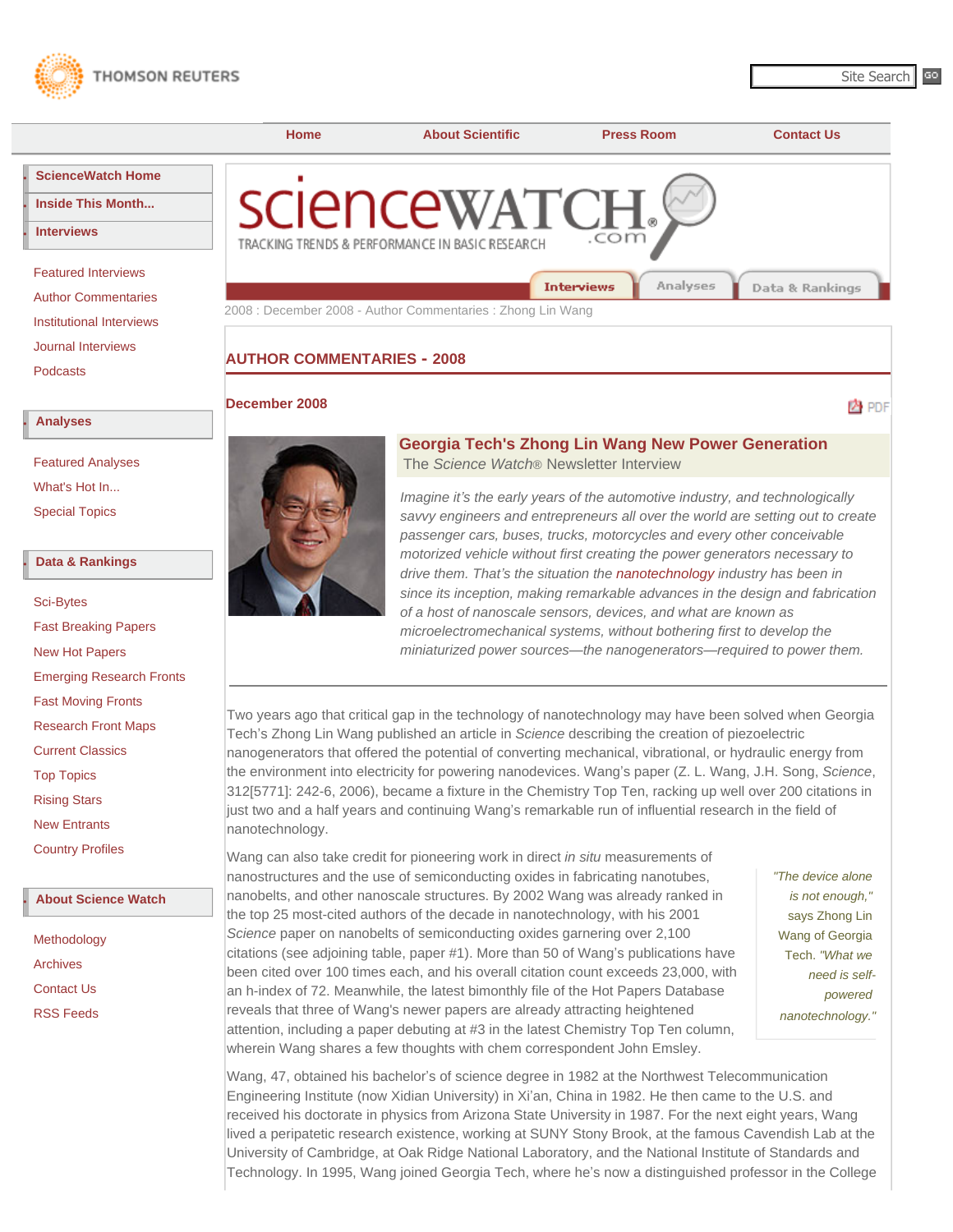of Engineering.

#### *Wang spoke to* **Science Watch®** *from his office in Atlanta.*

**SW:** It wasn't until the late 1990s that you started working on nanotechnology. What were you working on until then, and what prompted the switch?

After I graduated from Arizona State in 1987, I worked for a long time on the fundamental physics of electron-solid interactions, mostly on elastic and inelastic scattering theory. I was also involved in surface-image analysis of reflected electrons, a topic on which I wrote a book in 1996. I also worked for a long time on high-temperature superconductors. I decided to switch to nanotechnology because I realized the limitation of the theory I was working on—that what we'd developed was not going to be particularly high-impact, and I needed to find a new area that could fully utilize all my strengths and where I might have a significant impact. That got me full-time into nanotechnology. Because I had worked as a student with transmission electron microscopy, always looking at atoms and surfaces at very small scales, turning to nanotechnology was a natural choice.

#### **SW:** How did you first approach the field? What did you work on first?

When I first started in 1995, people were just beginning to work on the self-assembly of nanoparticles metallic particles of gold, silver, etc., so I worked on that. I worked on shape control of self-assembled nanoparticles and on carbon nanotubes, and I developed a method called *in situ* nano-measurement, which means that I put these nanotubes on a specimen holder inside a transmission electron microscope and could then directly image the nanotube itself while measuring its various physical properties. A lot of researchers doing measurements at the time couldn't actually see what they were measuring, and so could only explain it in terms of the assumptions of their models. With my technique I could directly determine the structure and directly measure the physical properties. There was a one-toone correspondence between structure and property. This work was published in *Science* and has since evolved into an entire field of research—*in situ* nano-mechanics. My major effort on that was between 1997 and 2000, although we're still doing it in my lab, but it's now only a small part of our efforts.

#### **SW:** What happened in 2000 to change the direction of your research so radically?

I'd been working on carbon nanotubes for three or four years when I started wondering how much they'd ever be used for electronics, considering the difficulty people have controlling the chirality of nanotubes. Nanotubes can be metallic or they can be semiconductors, and this can depend on the chirality, and usually it would be random as to which way they go. Even today people have difficulty with that. So I thought, why not start using oxides? Ultimately, most of my work focused on zinc oxide.

**SW:** What is it about oxides and particularly zinc oxide that makes it such an ideal compound for **these nanoscale structures and devices?**

Oxides have very interesting properties. First, they have wellcontrolled structures. An oxide is a semiconductor, it's piezoelectricmeaning that it has the capacity to convert a mechanical signal to an electric signal and vice versa—and it has a well-controlled morphology, orientation, and structure. So that makes a lot of applications really easy to do. Zinc oxide, which we've focused on now for eight years, has some particularly useful properties: it's an optically transparent, wide band gap semiconductor. A second advantage is that it's semiconducting and piezoelectric, so you can use it to transmit energy. And the third advantage is that you can make nanostructures from it at temperatures as low as 50° to 80° Celsius. You can grow this material in chemical beakers on any shape of

### **Highly Cited Papers by Zhong Lin Wang and Colleagues,** Published Since 1996

(Ranked by total citations)

| Rank                                    | <b>Papers</b>                                                                                                                                      | <b>Cites</b> |  |
|-----------------------------------------|----------------------------------------------------------------------------------------------------------------------------------------------------|--------------|--|
| 1                                       | Z.W. Pan, Z.R. Dai, Z.L. Wang, "Nanobelts"<br>of semiconducting oxides," Science, 291<br>(5510): 1947-9, 2001.                                     | 2,188        |  |
| $\mathbf{2}$                            | S. Frank, et al., "Carbon nanotube quantum<br>resistors," Science, 280(5370): 1744-6,<br>1998.                                                     | 925          |  |
| 3                                       | T.S. Ahmadi, et al., "Shape-controlled<br>synthesis of colloidal platinum<br>nanoparticles," Science, 272(5270): 1924-6,<br>1996.                  | 805          |  |
| 4                                       | P. Poncharal, et al., "Electrostatic deflections<br>and electromechanical resonances of carbon<br>nanotubes," Science, 283(5407): 1513-6,<br>1999. | 620          |  |
| 5                                       | R.L. Whetten, et al., "Nanocrystal gold<br>molecules," Adv. Materials, 8(5): 428-33,<br>1996.                                                      | 541          |  |
| SOURCE: Thomson Reuters Web of Science® |                                                                                                                                                    |              |  |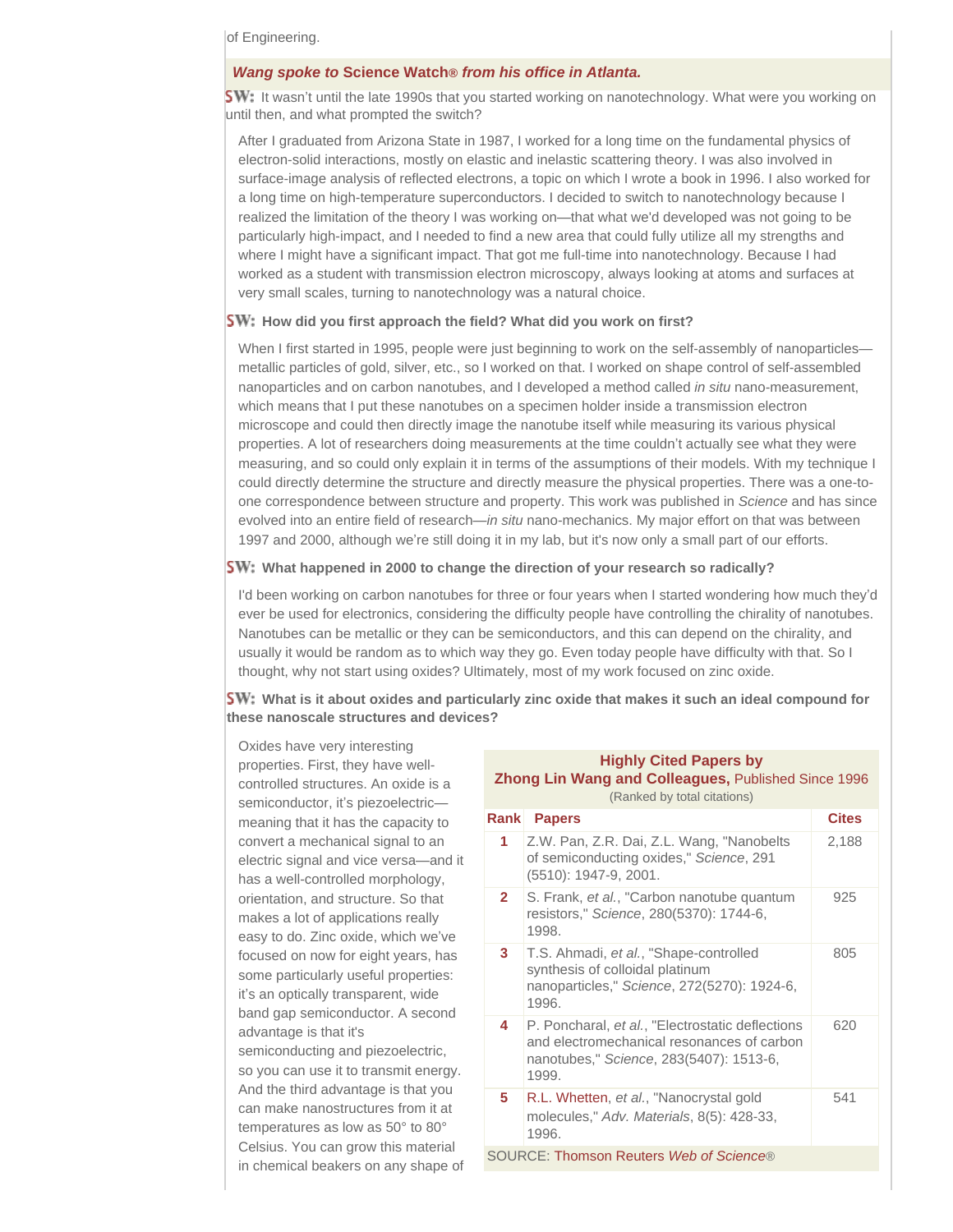substrate. And it's biologically

compatible—it's bio-safe. There are

no environmental side effects. It's a green material. You put all this together, and it's got all the properties you need to do a lot of very, very creative work.

### **If they're so useful, why wasn't anyone else working on oxides?**

Everyone was working on carbon nanotubes. You have to have the courage to shift your focus to something completely new. We left carbon nanotubes completely when we started working on this. In retrospect, we obviously made the right decision, but there was no way to know it for sure at the time.

### **SW:** How did you come on the idea for nanogenerators and self-powered nanodevices?

We were working on oxide nanobelts, on nanowire growth, trying to understand the fundamental science. Then, in 2004, I was thinking about what's missing in all this. We grow all kinds of nanostructures—everybody's making nanomaterials, nanodevices, these extremely small devices, but how do we power them? Where's the extremely small power source for these devices? Maybe we should figure out how to build self-powered nanodevices. So how can we harvest energy from the environment to power these devices? Maybe we should not only make the device but provide the energy. Over the long term, the device alone is not enough. What we need is self-powered nanotechnology. That was my vision.

### **Okay, that's the vision. How do you go about making it a reality?**

You start by looking at what can be converted into energy. What's the advantage of nanotechnology? Small size, small power consumption. What sources of energy are available to us? There's solar energy, but to convert solar energy you need a solar panel, and a lot of applications are inside biological systems, or indoors, or other places where solar isn't an option. So how about mechanical energy? A lot of things generate mechanical energy. When we talk about sonic waves, those are mechanical energy. Walking. My foot step is mechanical energy. A heart beat is mechanical energy. Muscle stretch is mechanical energy. Air flow is mechanical energy. Traffic noise. Your air conditioner blowing. Curtain movements. All are mechanical energy. Can we convert this energy to electricity? That was my idea. So the first question was: is this possible? In 2005, I asked my students, if we use an atomic force microscope, AFM, to bend a single nanowire, can we convert the bending into electric power? We know zinc oxide has this piezoelectric effect. So can we demonstrate this using an AFM and a single zincoxide nanowire?

## **SW: It worked, obviously.**

That's right. We published this in *Science* in 2006 (312[5771]: 242-6, 2006). We used an AFM to push a nanowire and got a voltage output of 3 to 12 millivolts from a single wire. That's not a lot, but then how big is this wire? Thirty nanometers in diameter, 2 microns in length. This is only the first step. The next step toward making this useful was to make millions, billions of nanowires convert energy. And then we wanted to get rid of the AFM in order to apply this technology *in vivo*. We wanted to use ultrasonic waves or any indirect way to provide the mechanical energy. A year of effort solved those problems, and we published our next big paper in 2007 in *Science*. [Note: as mentioned above, currently #3 in the Chemistry Top Ten.] We used a zigzag electrode to replace the AFM tip; we now have multiple v-shaped electrodes, making a zigzag shape. And that makes hundreds and thousands of nanowires generate electricity, so we've immediately established that this technology can be scaled up.

### **Can you describe for us the state of the technology, circa 2008?**

We followed that work with an ultrasound wave-driven nanogenerator. We used fabric, and we grow these nanowires on fibers, textile fibers, and when one fiber brushes against another, we convert bodymovement energy to electricity. That's targeted at a lower frequency, a couple of hertz. We got tremendous publicity for this work, which we published in *Nature* (Y. Qin, *et al.*, *Nature*, 451(7180): 809- 13, 2008).

### **SW:** What has to be done to translate this to applications and a working technology?

What we have to do now is raise the voltage that we can generate with this nanogenerator. If we can reach fractional volts, like half a volt, it can become really useful. We also want to integrate them into three-dimensional nanogenerators: one layer is not enough. So how about 10 or 20? That way we can raise the voltage and current. We can also integrate this into biological systems—try to use muscles to generate electricity, to use blood flow, sonic waves, noises, wind.

**SW:** How close are you now to the half a volt necessary?